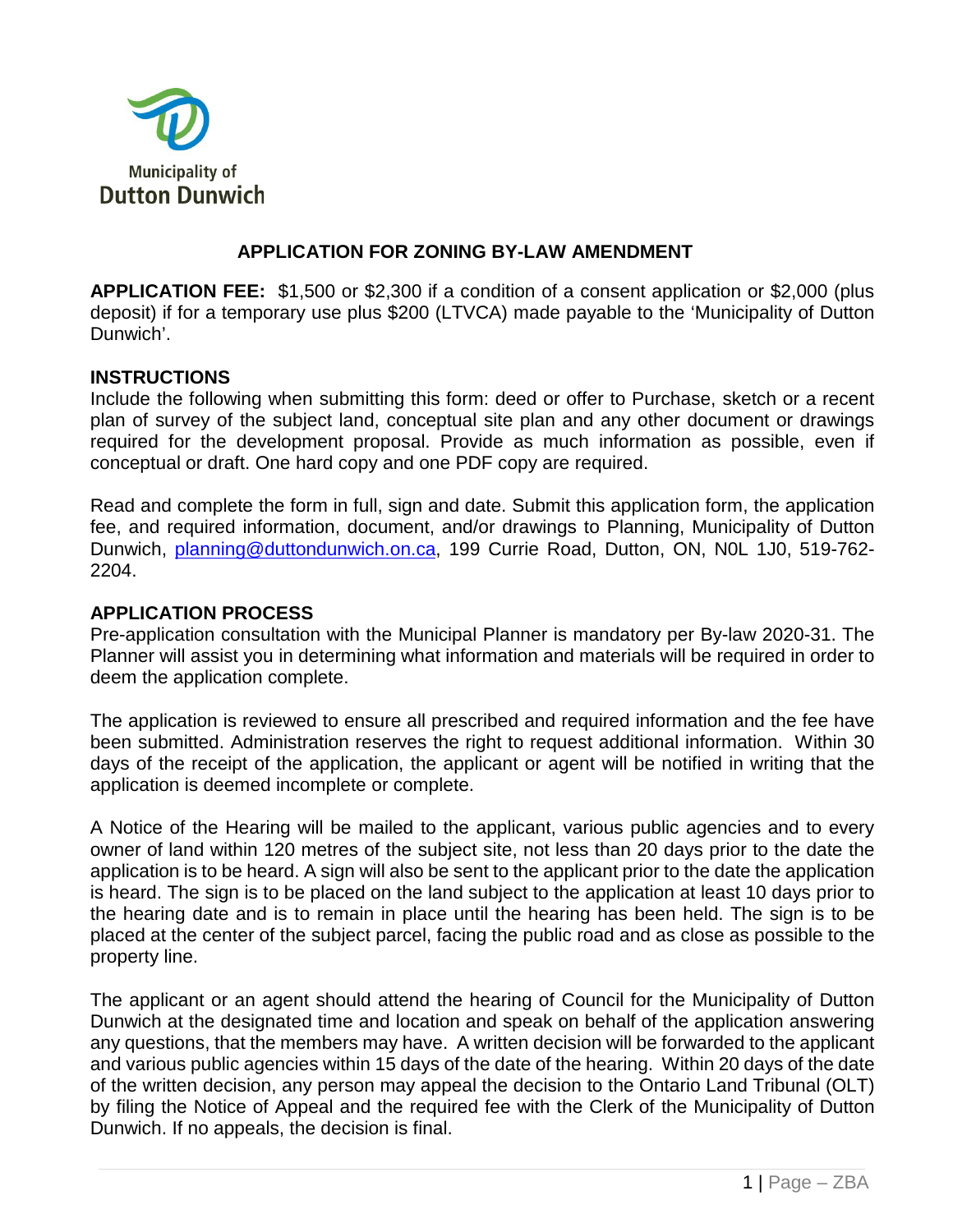## **OWNER AND APPLICANT INFORMATION**

| Name and Contact Information of Owner(s): |
|-------------------------------------------|
|-------------------------------------------|

| Concession: |                                                                                    |                                        |                                                                                                                                               |
|-------------|------------------------------------------------------------------------------------|----------------------------------------|-----------------------------------------------------------------------------------------------------------------------------------------------|
|             |                                                                                    |                                        |                                                                                                                                               |
|             |                                                                                    |                                        |                                                                                                                                               |
|             |                                                                                    |                                        |                                                                                                                                               |
|             |                                                                                    |                                        |                                                                                                                                               |
|             | <b>SUBJECT LAND INFORMATION</b><br><b>Municipal Address:</b><br>Legal Description: | Name and Contact Information of Agent: | Name and Contact Information of Applicant(s) (if different from Owner):<br>Name and Address of any mortgagees, charges or other encumbrances: |

Any easements or restrictive covenants affecting the subject lands: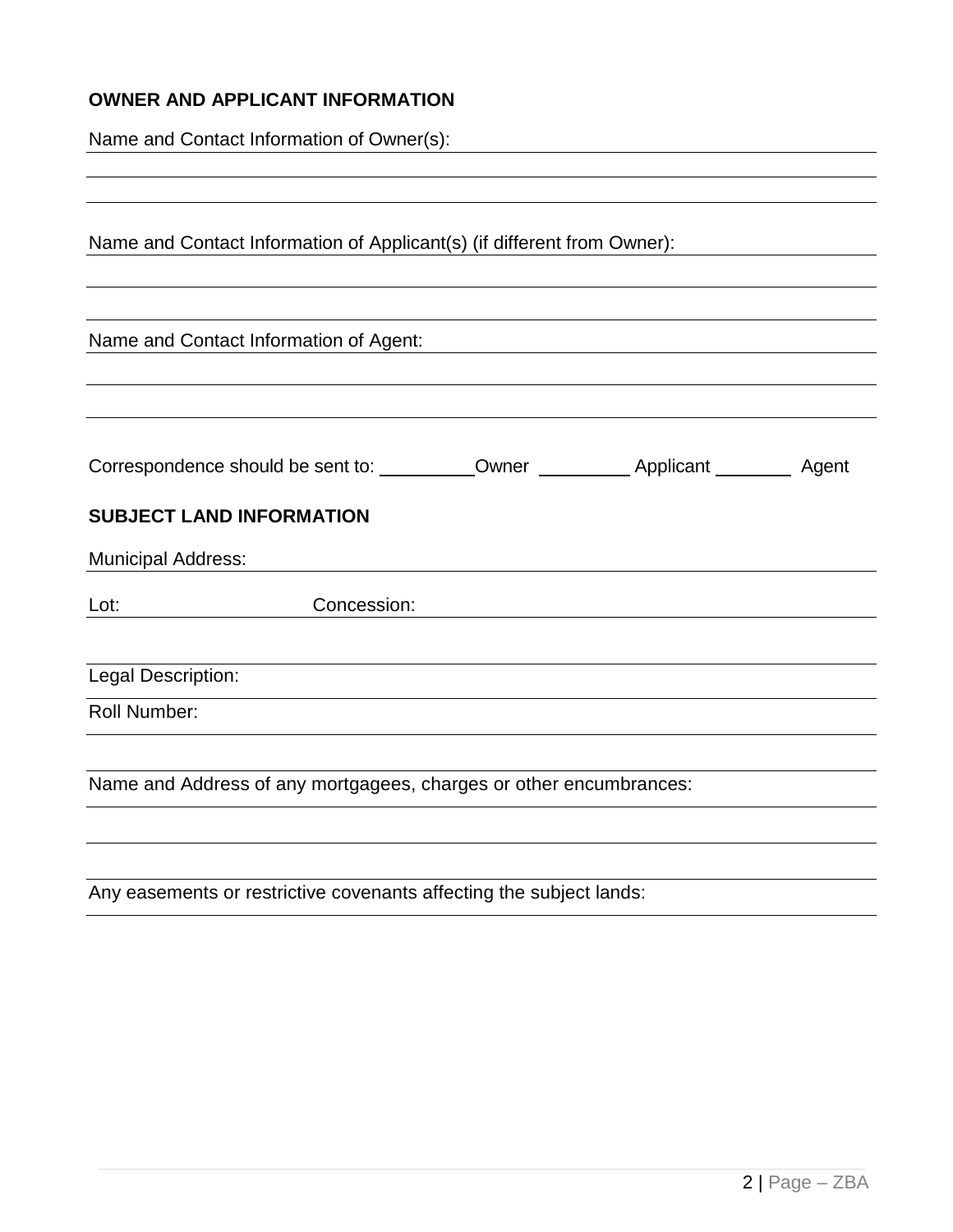Existing Uses (include length of time):

Previous Uses:

#### **PROPOSED DEVELOPMENT INFORMATION**

Current Official Plan Designation:

Current Zoning By-law Classification:

Zoning Classification Request:

Describe the purpose of the rezoning of the subject lands that is being requested by this application:

Explain why the rezoning is being requested and how it conforms to the Provincial Policy, 2020 and the Official Plan (County of Elgin and Dutton Dunwich):

Number and type(s) of buildings or structures **existing** on the subject land:

Number and type(s) of buildings or structures **proposed** to be built on the subject land: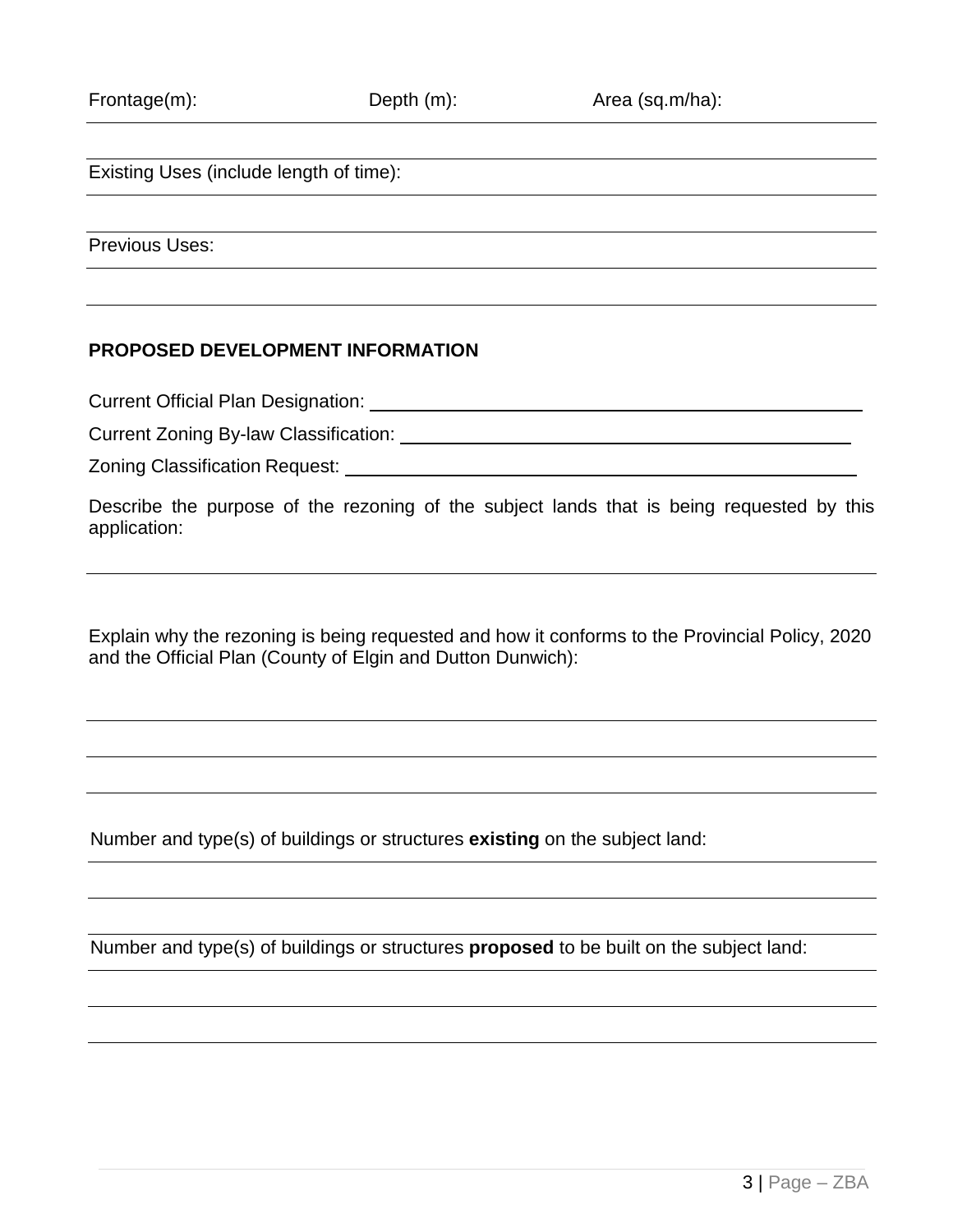Existing uses of abutting properties:

| North:                                                                                                                                                                                                                                                                                                                                                                                                                                                               |  |
|----------------------------------------------------------------------------------------------------------------------------------------------------------------------------------------------------------------------------------------------------------------------------------------------------------------------------------------------------------------------------------------------------------------------------------------------------------------------|--|
| $\label{eq:2.1} \begin{array}{lll} \mathbf{1}_{\mathbf{1}_{\mathbf{1}_{\mathbf{1}_{\mathbf{1}_{\mathbf{1}_{\mathbf{1}_{\mathbf{1}_{\mathbf{1}}}}}}\left( \mathbf{1}_{\mathbf{1}_{\mathbf{1}_{\mathbf{1}}}}\left( \mathbf{1}_{\mathbf{1}_{\mathbf{1}_{\mathbf{1}}}}\left( \mathbf{1}_{\mathbf{1}_{\mathbf{1}_{\mathbf{1}}}}\left( \mathbf{1}_{\mathbf{1}_{\mathbf{1}}}\left( \mathbf{1}_{\mathbf{1}_{\mathbf{1}}}\left( \mathbf{1}_{\mathbf{1}_{\mathbf{1}}$<br>East: |  |
| South:                                                                                                                                                                                                                                                                                                                                                                                                                                                               |  |
| and the contract of the contract of<br>West:                                                                                                                                                                                                                                                                                                                                                                                                                         |  |

Have the subject lands ever been subject to any of the following applications (provide file number and status):

| <b>Official Plan Amendment:</b> | Yes        | No  |
|---------------------------------|------------|-----|
| • Zoning By-law Amendment:      | Yes        | No. |
| Minor Variance:                 | <b>Yes</b> | No. |
| Consent/Severance:              | Yes        | No. |
| Plan of Subdivision:            | Yes        | No. |
| Site Plan Control:              | Yes        | No  |

#### **AVAILABLE SERVICES**

Water is supplied to the subject property by the following:

Publiclyownedandoperatedpipedwatersystem

\_\_Private well

Communalwell(privatelyowned/operated)

Sewage disposal is provided to the subject property by the following:

Publiclyownedandoperatedsewagedisposalsystem

Private sewage system

Communalsystem(privatelyowned/operated)

Other **Communist Communist Communist Communist Communist Communist Communist Communist Communist Communist Communist Communist Communist Communist Communist Communist Communist Communist Communist Communist Communist Commu** 

Storm drainage is provided to the subject property by the following:

Sewers

Ditches

Swales

Other Communication of the Communication of the Communication of the Communication of the Communication of the Communication of the Communication of the Communication of the Communication of the Communication of the Commun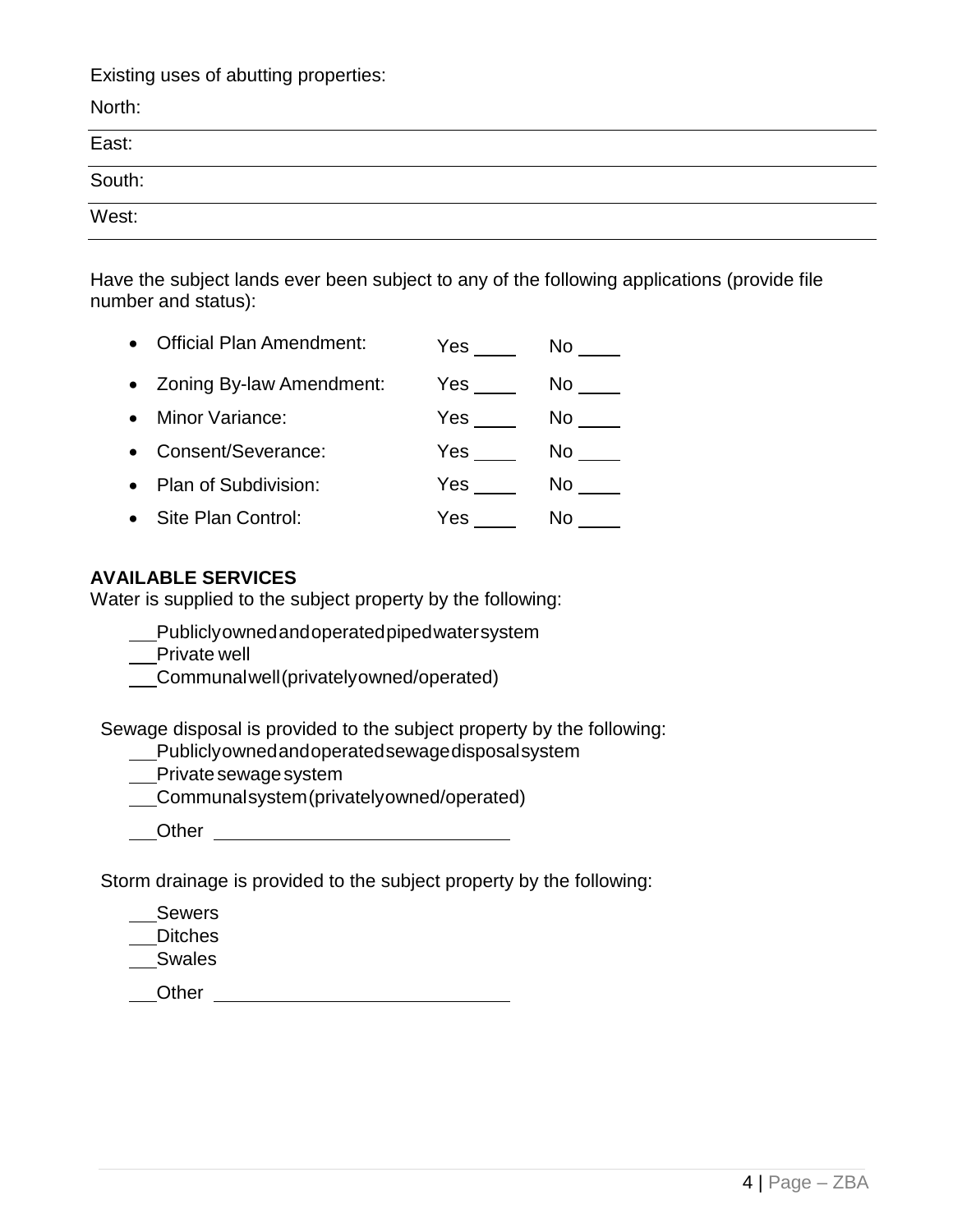Access is provided to the subject property by the following:

- ProvincialHighway
- MunicipalRoad(yearlymaintenance)
- MunicipalRoad(seasonalmaintenance)
- County Road
- \_\_Right-of-Way
- Other

If access to subject land is by private road or right-of-way, please indicate the name of the owner of the land or road, who is responsible for its maintenance and whether it is seasonal or year-round.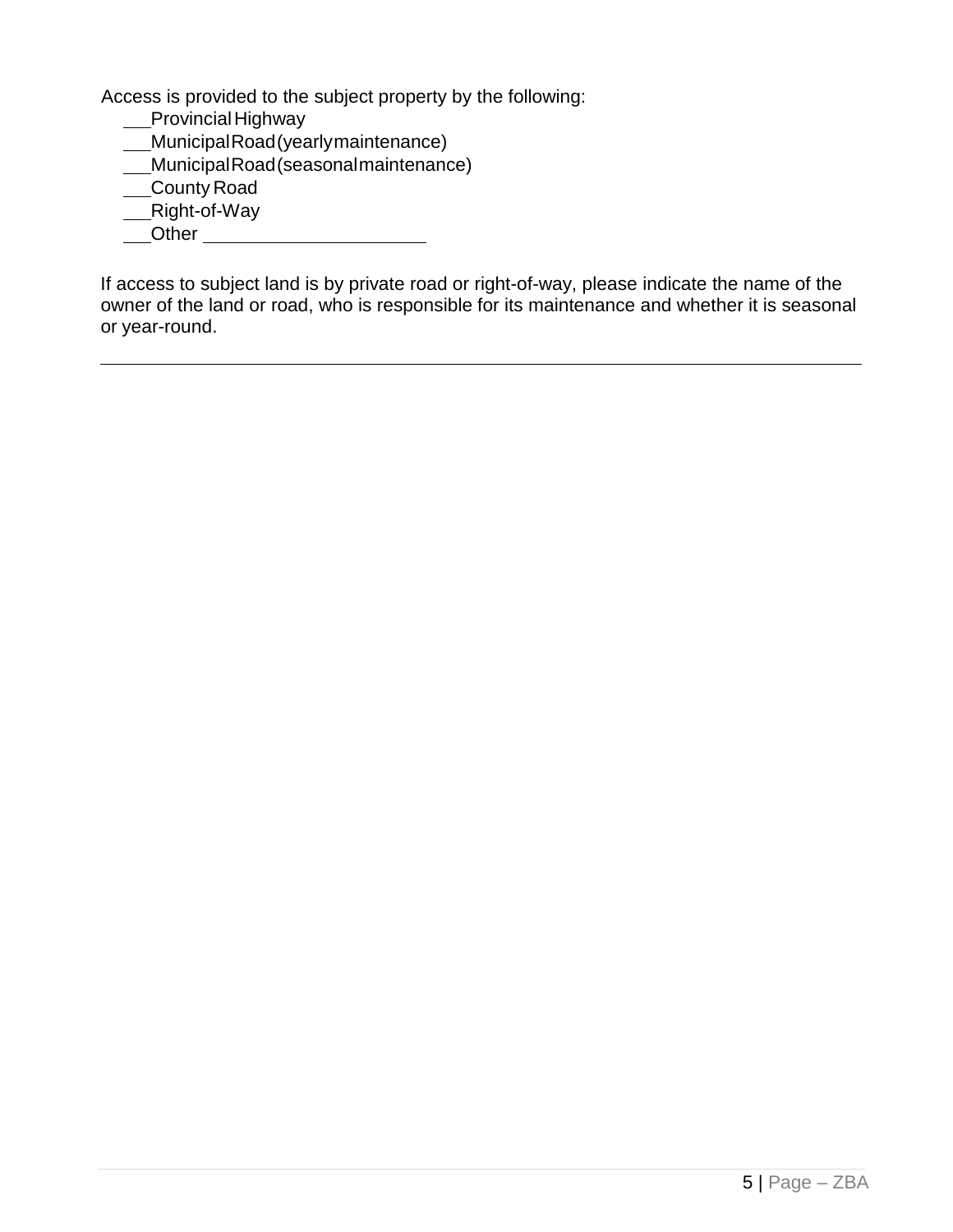#### **SKETCH INSTRUCTIONS**

Attach a sketch showing, in metric units:

- 1. the boundaries, zoning matrix and dimensions of the subject lands;
- 2. the location, size and type of all existing buildings or structures on the subject land, including their distance from the front lot line, rear lot line and side lines;
- 3. the approximate location of all natural and artificial features (for example, buildings, railways, roads, watercourses, drainage ditches, banks of rivers or streams, wetlands, wooded areas, wells and septic tanks) that are located on the subject land and on land that is adjacent to it, and in the applicant's opinion, may affect the application;
- 4. the current uses of all land that is adjacent to the subject land;
- 5. the location, width and name of any roads within or abutting the subject land, indicating whether it is an unopened road allowance, a public travelled road, a private road or a right of way;
- 6. if access to the subject land will be water only, the location of the parking and docking facilities to be used; and
- 7. the location and nature of any easement affecting the subject land.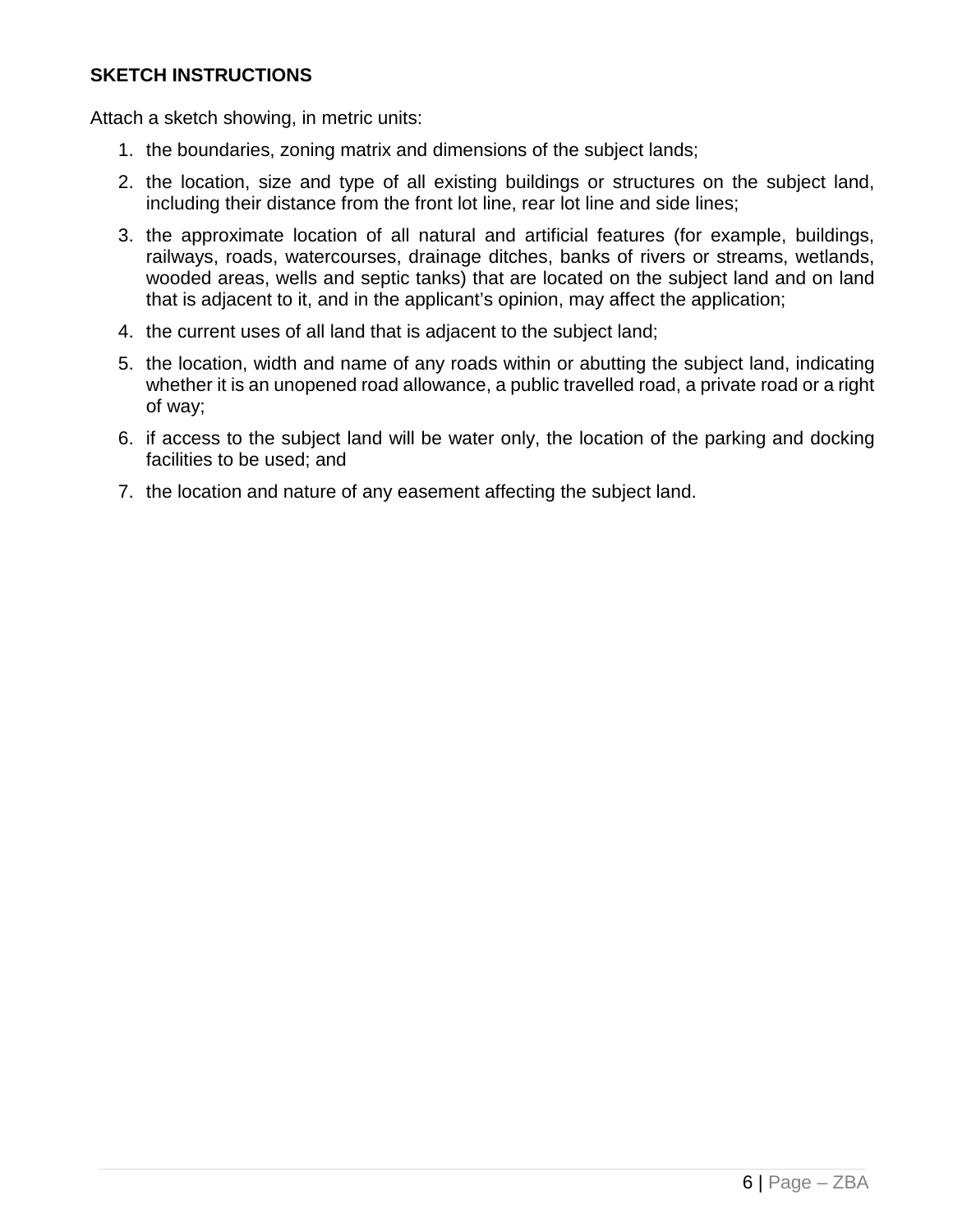# **ENVIRONMENTAL SITE SCREENING QUESTIONNAIRE**

| <b>Use or Feature</b>                                                                                                                                                                                              | <b>On Subject Land</b> |
|--------------------------------------------------------------------------------------------------------------------------------------------------------------------------------------------------------------------|------------------------|
| Has the grading of the subject land been changed by<br>adding earth or material? Has filling occurred on the<br>subject land?                                                                                      | __Yes __ No __ Unknown |
| Has a gasoline station and/or automobile service station<br>been located on the subject land or adjacent lands at any<br>time?                                                                                     | __Yes __ No __ Unknown |
| Has there been petroleum or other fuel stored on the<br>subject land or adjacent lands?                                                                                                                            | __Yes __ No __ Unknown |
| Are there or have there ever been underground storage<br>tanks or buried waste on the subject land or adjacent<br>lands?                                                                                           | __Yes __ No __ Unknown |
| Have the lands or adjacent lands ever been used as an<br>agricultural operation where cyanide products may have<br>been applied as pesticides and/or sewage sludge applied<br>to the lands?                        | __Yes __ No __ Unknown |
| Agricultural Operation including livestock facility or<br>stockyard within 500 m?                                                                                                                                  | __Yes __ No __ Unknown |
| Have the lands or adjacent lands ever been used as a<br>weapons firing range?                                                                                                                                      | __Yes __ No __ Unknown |
| Is the nearest boundary line of the application within<br>500 metres (1,640 feet) of the boundary line of an<br>operational/non-operational public or private waste<br>disposal site, landfill or dump?            | Yes No Unknown         |
| If there are existing or previously existing buildings on<br>the subject lands, are there any building materials<br>remaining on site which are potentially hazardous to<br>public health (e.g., asbestos, PCB's)? | __Yes __ No __ Unknown |
| Is there reason to believe the subject lands may have<br>been contaminated by existing or former uses on the<br>site or adjacent sites?                                                                            | __Yes __ No __ Unknown |
| Industrial or Commercial Use (specify users)?                                                                                                                                                                      | __Yes __ No __ Unknown |
| Natural Heritage Feature on or within 120 metres of<br>subject land?                                                                                                                                               | __Yes __ No __ Unknown |
| Flood Plain?                                                                                                                                                                                                       | Yes No Unknown         |
| Active Railway within 500 m?                                                                                                                                                                                       | __Yes __ No __ Unknown |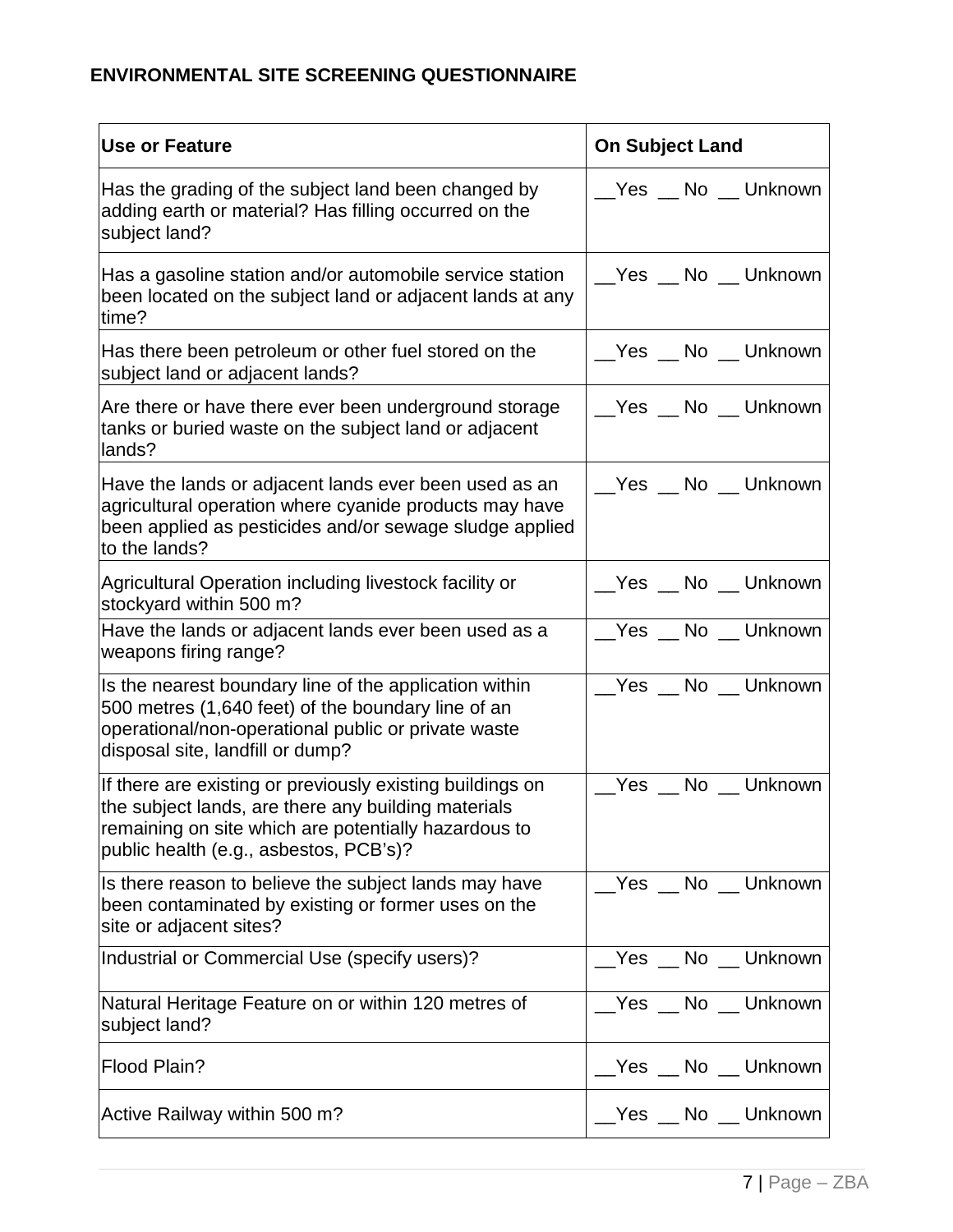#### **ACKNOWLEDGEMENTS**

I/WE, I/WE, in this application are true, and I/We make this solemn declaration conscientiously believing it to be true, and knowing that it is of the same force and effect as if made under oath and by virtue of the Canada Evidence Act.

I/WE acknowledge that receipt of this application does not guarantee it to be a complete application.

I/WE hereby authorize staff of the Municipality of Dutton Dunwich to enter upon the subject lands and premises described in the application form for the purpose of evaluating the merits of this application.

I/WE shall assume responsibility for all costs related to the said application and understand and agree that the payment of said costs shall be a condition of this signed application. I/We also agree to accept all costs as rendered.

I/WE further acknowledge that pursuant to the provisions of the Planning Act and the Municipal Freedom of Information and Protection of Privacy Act, this application and all material and information provided with this application are made available to the public.

| Dated this | day of |  |
|------------|--------|--|
|            |        |  |

Signature of Applicant (owner or authorized agent)

**AUTHORIZATION** (complete only if Owner is not the Applicant)

to act on my behalf regards to the above application.

| Dated this | day of |  |
|------------|--------|--|
|            |        |  |

Signature of Owner